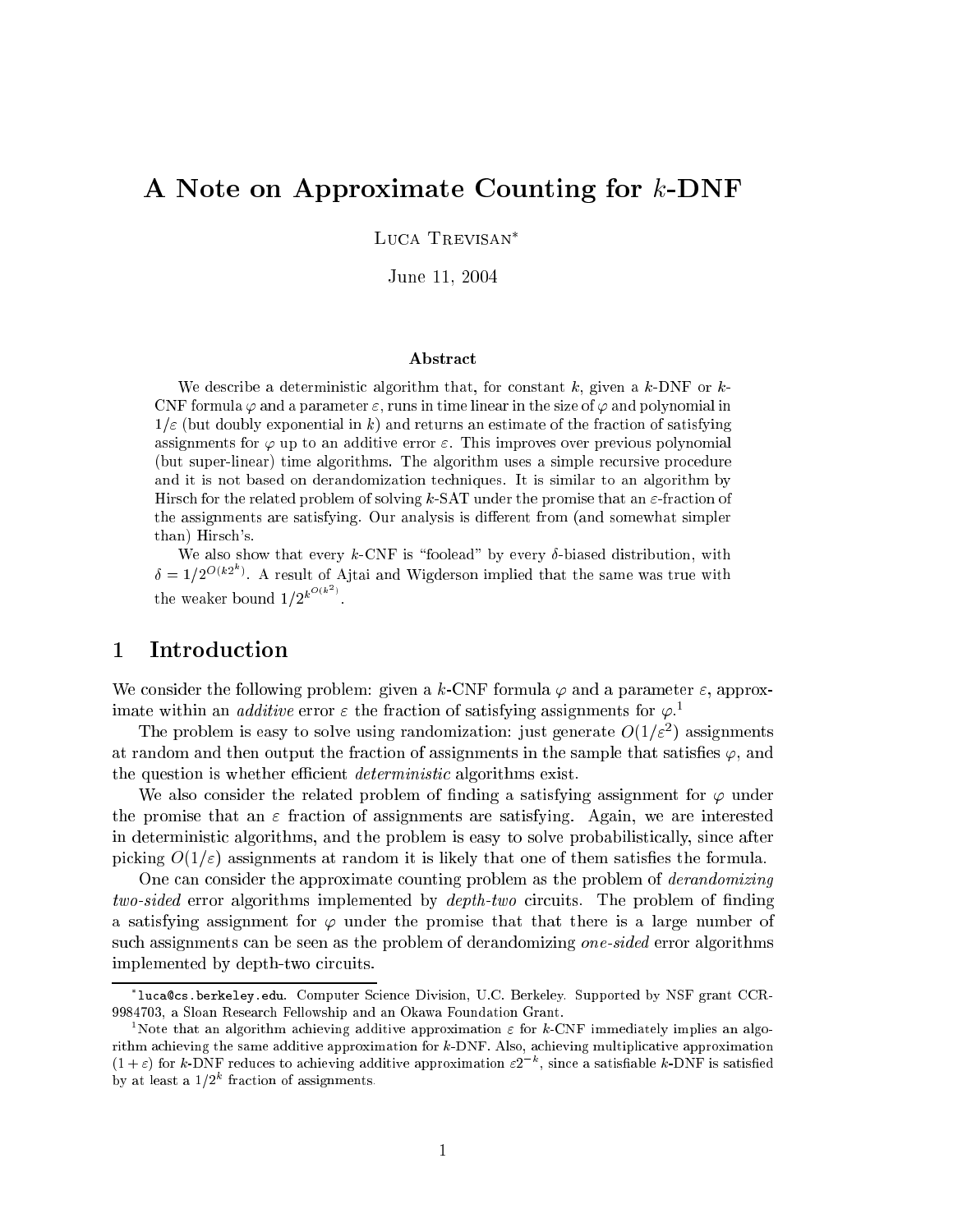These problems were first studied by Ajtai and Wigderson [AW89]. Using derandomization techniques (specifically, t-wise independence) they give an algorithm for the counting problem running in time  $O(n^{k^2} + 2^{(\log(1/\varepsilon))^2})$  and an algorithm for the satis-<br>fiability problem running in time  $O(n^{k2^k \log(1/\varepsilon)})$ . They also give sub-exponential time algorithm for the counting problem for functions computed by  $A\cup$  -circuits.  $\overline{\ }$ 

The algorithm of Ajtai and Wigderson for  $k$ -CNF could be improved by using almost  $t$ wise independent distributions, for example the small bias distributions of  $[NN93]$ , instead the that the distributions that are perfectively to the material perfections in the computation of the perfect the running time to roughly  $n \cdot (\log n)^{O(1)} \cdot 2^{k^{O(k)}}$  for both the approximate counting problem and the satisfiability problem. Almost  $t$ -wise independent distributions were introduced after the publication of [AW89].

Nisan [Nis91] and Nisan and Wigderson [NW94] construct a pseudorandom generator that fools constant-depth circuits and that has poly-logarithmic seed length. As a consequence, they achieve  $n^{(\log n)^{O(1)}}$  time algorithms for the counting and satisfiability problems for  $A\cup$  circuits.

Luby, Velickovic and Wigderson [LVW93] optimize the constructions of Nisan and Wigderson [Nis91, NW94] to the case of depth-2 circuits, thus solving the counting and satisfiability problem in time  $n^{O((log n) \nu)}$  for general CNF and DNF. Luby and Velickovic [LV96] show how to reduce arbitrary CNF and DNF to formula in a simplified format, and show that the counting and satisfiability problems can be solved in polynomial time for  $\kappa$ -CNF even if  $\kappa = O((\log n)^{-\epsilon})$  is more than a constant. The reduction in [LV90] also gives an improved derandomization of general CNF and DNF that runs in slightly super-polynomial time  $n\geq$  $\sqrt{\log \log n}$ ).

Hirsch [Hir98] shows how to solve the satisfiability problem for  $k$ -CNF in time  $O(L\kappa(Z/\varepsilon)^{-\infty})$ , where  $L \leq \hbar \kappa$  is the size of the formula and  $D(\kappa)$  is a function for which a closed formula is not given, but that seems to grow exponentially in  $k$ . Hirsch's algorithm does not use derandomization te
hniques.

In this paper, we show how to solve the approximate counting problem and the satisfiability problem in time  $O(L(1/\varepsilon)^{(\ln 4)\kappa_2})$ .

Our algorithm is based on the following simple observation: given a k-CNF  $\varphi$ , then for every fixed c, either we can efficiently find a set of  $\leq k \infty$  variables that hits all the clauses, or we can efficiently find  $>c$  clauses over disjoint sets of variables. In the former case, we can try all assignments to those variables, and recurse on each assignment, thus reducing our problem to  $2^{kc}$  problems on  $(k-1)$ -CNF instances; in the latter case, less than a  $(1 - 1/2^{\circ})^{\circ}$  fraction of assignments can satisfy  $\varphi,$  and thus 0 is an approximation within an additive error  $(1 - 1/2<sup>n</sup>)<sup>o</sup>$  of the fraction of satisfying assignments for  $\varphi$ . Fixing c to be 2<sup>\*</sup> in 1/ $\varepsilon$  gives us the main result.

We also revisit the relation between almost  $t$ -wise independent distributions and  $k$ -CNF. Using the same re
ursive approa
h adopted in our algorithm, we show that every  $k$ -CNF is well approximated, in a certain technical sense, by a decision tree of depth  $t = O(\kappa z^{\gamma})$ , and it is well known that functions that are well approximated (in the above technical sense) by a decision tree of depth  $t$  cannot distinguish the uniform distribution from a distribution that is approximately t-wise independent. This leads to the proof that no  $\kappa$ -CNF can distinguish an approximately  $O(\kappa z$  )-wise independent distribution from

<sup>&</sup>lt;sup>2</sup>An  $AC^0$  circuit is a circuit of constant depth and polynomial size with unbounded fan-in AND and OR gates. A CNF formula is a depth-two  $AC^0$  circuit, and so is a DNF formula.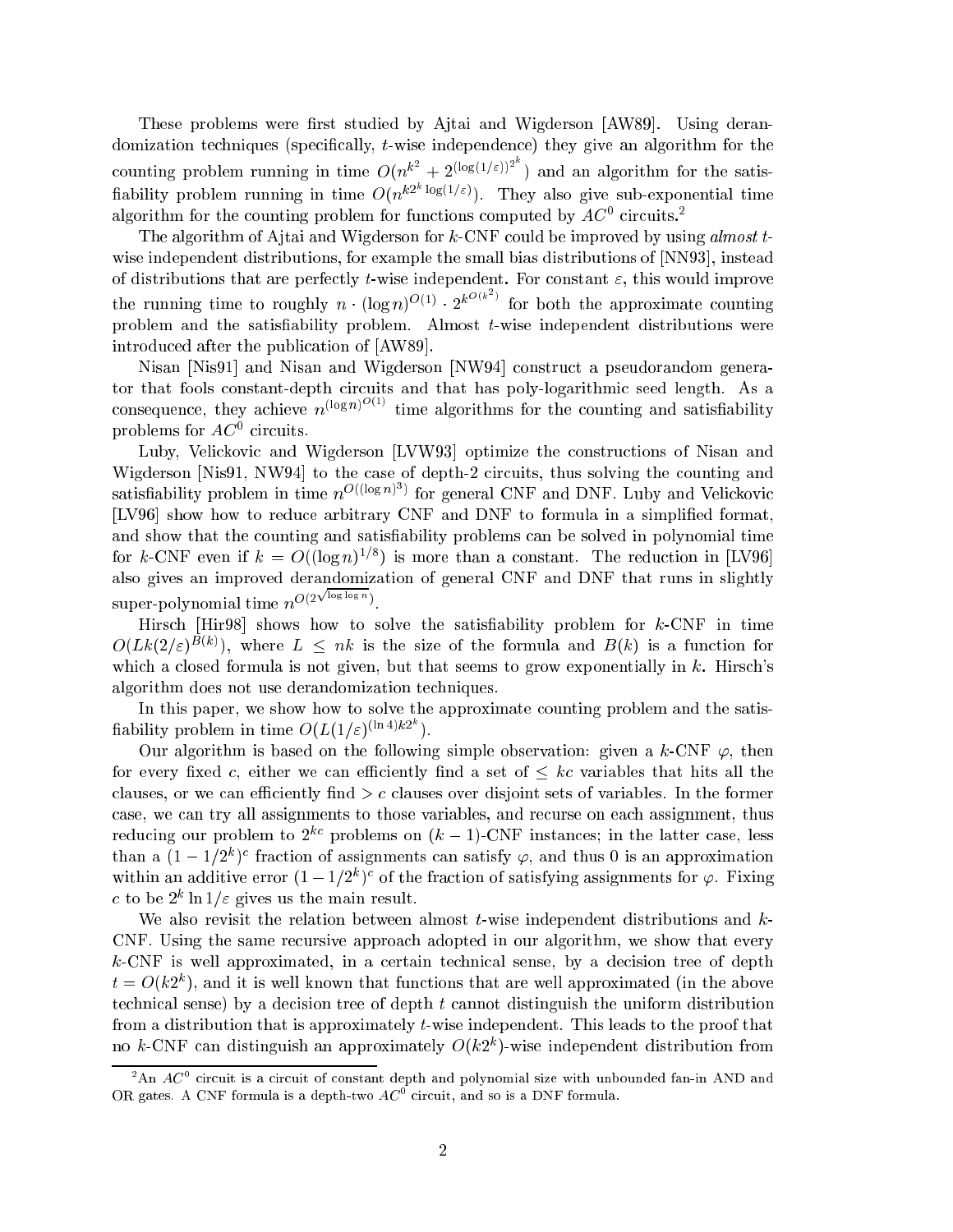the uniform distribution.

#### $\overline{2}$ The Recursive Algorithm

We describe the algorithm only for the case of  $k$ -CNF. As discussed in the introduction, an algorithm for k-DNF is an immediate orollary of the algorithm for k-CNF.

We use the following simple fact.

**Lemma 1** There is an algorithm that, on input a k-CNF formula  $\varphi$  and a parameter t, runs in time linear in the size of  $\varphi$  and then it returns either a set of t clauses over disjoint sets of variables, or a set S of at most  $k(t-1)$  variables such that every clause in the formula ontains at least one variable from S.

**PROOF:** (Sketch) Consider the k-uniform hypergraph  $H$  that has a vertex for every variable and an hyperedge for every clause. It is easy to find a maximal matching in  $H$  in linear time, that is, a set S of clauses over disjoint sets of variables and such that every other clause in  $\varphi$  shares some variables with some clause in S. If  $|S| \geq t$ , then we return t of the clauses in S. Otherwise, we return the set of  $\leq k \cdot |S| \leq k(t-1)$  variables that occur in the clauses of S. Such a set of variables clearly "hits" all the clauses of  $\varphi$ .

The algorithm works as follows: given  $\varphi$  and  $\varepsilon$ ,

- If  $\varphi$  is a 1-CNF, that is, it is just an AND of literals, then we output 0 if there are two inconsistent literals and  $2^{-c}$  where c is the number of distinct literals, otherwise. This procedure is exact and can be implemented in linear time.
- Otherwise, we let t be the smallest integer such that  $(1 1/2^{n})^{n+1} \leq \varepsilon$ , so that  $t \leq 2^{\circ}$  (in 1/ $\varepsilon$ ), and we run the algorithm of Lemma 1 on  $\varphi$  with parameter  $t + 1$ .
	- $-$  if the algorithm of Lemma 1 must  $t + 1$  clauses  $C_1, \ldots, C_{t+1}$  over disjoint sets of variables, then it is clear that the probability that  $\varphi$  is satisfied by random assignment is at most  $\varepsilon$ , and we return the value 0 as our approximation.
	- $-$  If the algorithm of Lemma 1 finds a set v of at most  $\iota \kappa \leq \kappa z^\ast$  in(1/ $\varepsilon$ ) variables that hit all the clauses, then, for every assignment  $a$  to the variables  $V$ , define  $\varphi_a$  to be the formula obtained from  $\varphi$  by substituting the assigment into the variables. Note that  $\varphi_a$  is a  $(k-1)$ -CNF formula. We recurse on each of the  $\varphi_a$  with parameter  $\varepsilon$ , and take the average of the results. Assuming that each recursive call returns an  $\varepsilon$  additive approximation, the algorithm returns an  $\varepsilon$ additive approximation.

If we denote by  $T(L, k)$  the running time of the algorithm for a k-CNF instance of size  $L$ , then we have

$$
T(L,1) = O(L)
$$

and

$$
T(L,k) \le O(L) + 2^{k(\ln(1/\varepsilon))2^k} T(L,k-1)
$$

which solves to  $T(L, k) = O(L \cdot 2^{2k(\ln 1/\epsilon)2^{k}}) = O(L(1/\epsilon)^{(\ln 4)k2^{k}})$ .

For the promise problem of finding a satisfying assignment under the promise that an  $\varepsilon$  fraction of assignments are satisfiable, we essentially use the same recursive algorithm.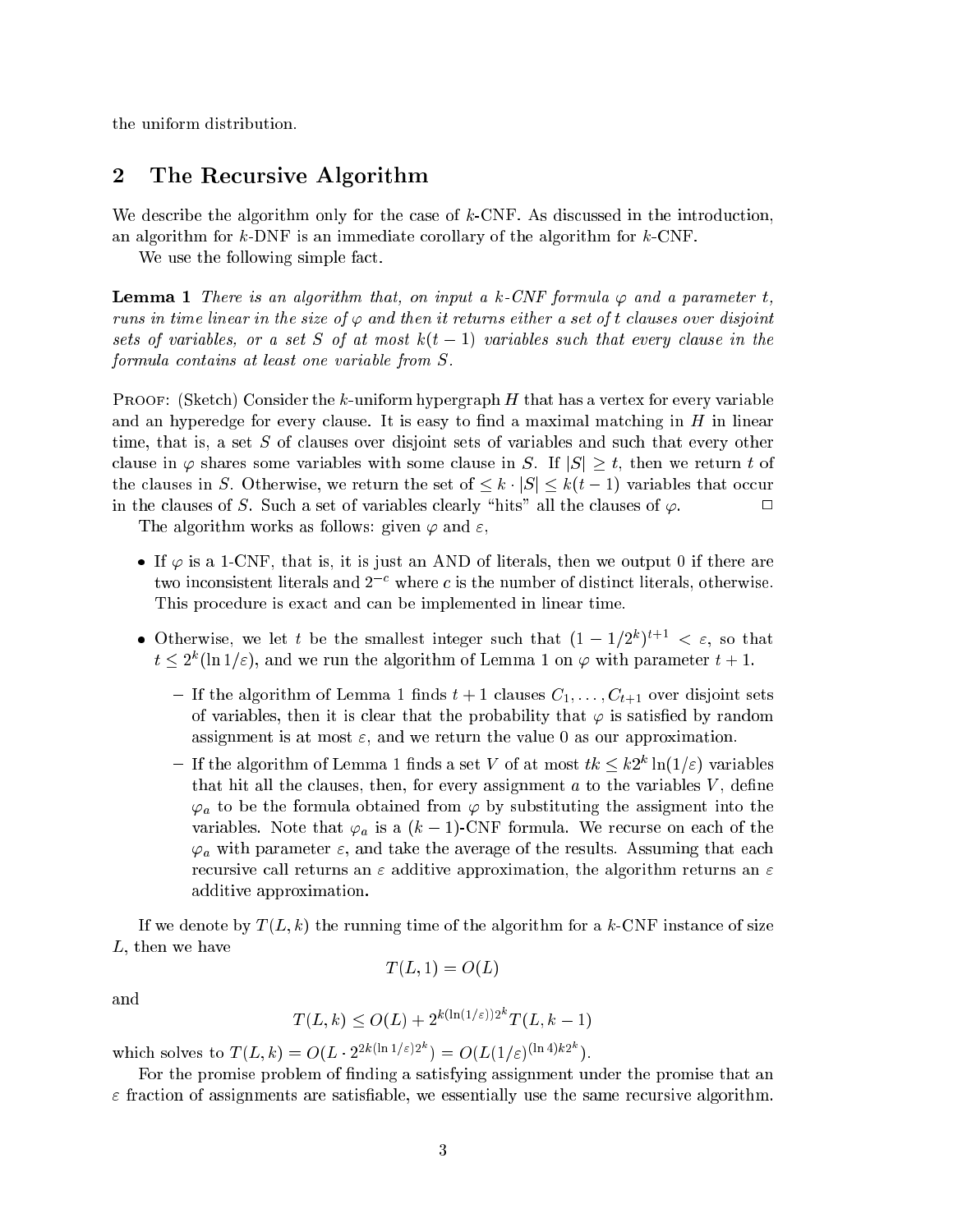When we are down to 1-CNF, we find a satisfying assignment or fail if the instance is unsatisfiable. (Indeed, we can stop at 2-CNF.) In the recursive step, we fail if t is such that  $(1 - 1/Z^*)^* < \varepsilon$ . The analysis of the running time is the same, and it is clear that at least one of the recursive branches produces a satisfying assignment.

Hirsch's algorithm is similar to the above sketch of the algorithm for the satisfiability promise problem, except that a different greedy strategy is used to pick the variables in V. The analysis is slightly different and somewhat more difficult.

## 3 Pseudorandomness Against k-CNF Formulae

#### 3.1 Some Technical Preliminaries

We begin this section with a few technical definitions.

We denote by  $U_n$  the uniform distribution over  $\{0,1\}^n$ . If  $f: \{0,1\}^n \rightarrow \{0,1\}^n$  is a function and  $\Lambda$  is a distribution over  $\{0,1\}$ , then we say that  $\Lambda$   $\varepsilon$ -*fools* f if

$$
|\Pr[f(U_n)=1]-\Pr[f(X)=1]|\leq \varepsilon
$$

If F is a collection of functions, then we say that a distribution X  $\varepsilon$ -fools F if X  $\varepsilon$ -fools every function  $f \in \mathcal{F}$ .

Our goal will be to find a distribution X that  $\varepsilon$ -fools the class of k-CNF formulae over n variables, and that is uniform over an efficiently constructable support of polynomial size. Then, given a k-CNF formula f, we can approximate  $Pr[f(U_n) = 1]$  by computing the close value  $Pr[f(X) = 1]$ , and we compute the latter by enumerating all the polynomially many elements in the support of X, and applying  $f()$  to each of them. We will show that  $\varepsilon$ -biased distributions, defined below, can be used towards such goal.

We say that a distribution A over  $\{0, 1\}^n$  is  $\varepsilon$ -biased [NN93] if for every subset  $S \subseteq$  $\{1, \ldots, n\}$  we have

$$
\frac{1}{2} - \varepsilon \le \mathbf{Pr}\left[\bigoplus_{i \in S} x_i = 1\right] \le \frac{1}{2} + \varepsilon
$$

-

Equivalently, we can say that a distribution is  $\varepsilon$ -biased if it  $\varepsilon$ -fools every linear function. (Where, of course, we mean *linear* over the field  $GF(2)$ .)

**Theorem 2** ([NN93, AGHP92]) For every  $\varepsilon$ , and n, there is an  $\varepsilon$ -biased distribution over  $\{0,1\}^+$  that is uniform over a support of size polynomial in n and  $1/\varepsilon$ . Furthermore, the support can be constructed in time polynomial in n and  $1/\varepsilon$ .

we say that a distribution  $\Lambda = (\Lambda_1 \cdots \Lambda_n)$  over  $\{0,1\}^n$ , where each  $\Lambda_i$  is unbiased, is k-wise independent if every k of the random variables  $X_1, \ldots, X_n$  are mutually independent. Equivalently, a distribution is k-wise independent if it 0-fools the class of functions that depend only on  $k$  or fewer input variables.

We say that X is  $\varepsilon$ -close to k-wise independent if for every function  $g: \{0,1\}^n \to \{0,1\}$ that depends on  $k$  or fewer inputs we have

$$
|\Pr[g(U_n)=1]-\Pr[g(X)=1]|\leq \varepsilon
$$

that is, if X  $\varepsilon$ -fools the class of functions that depend on at most k inputs.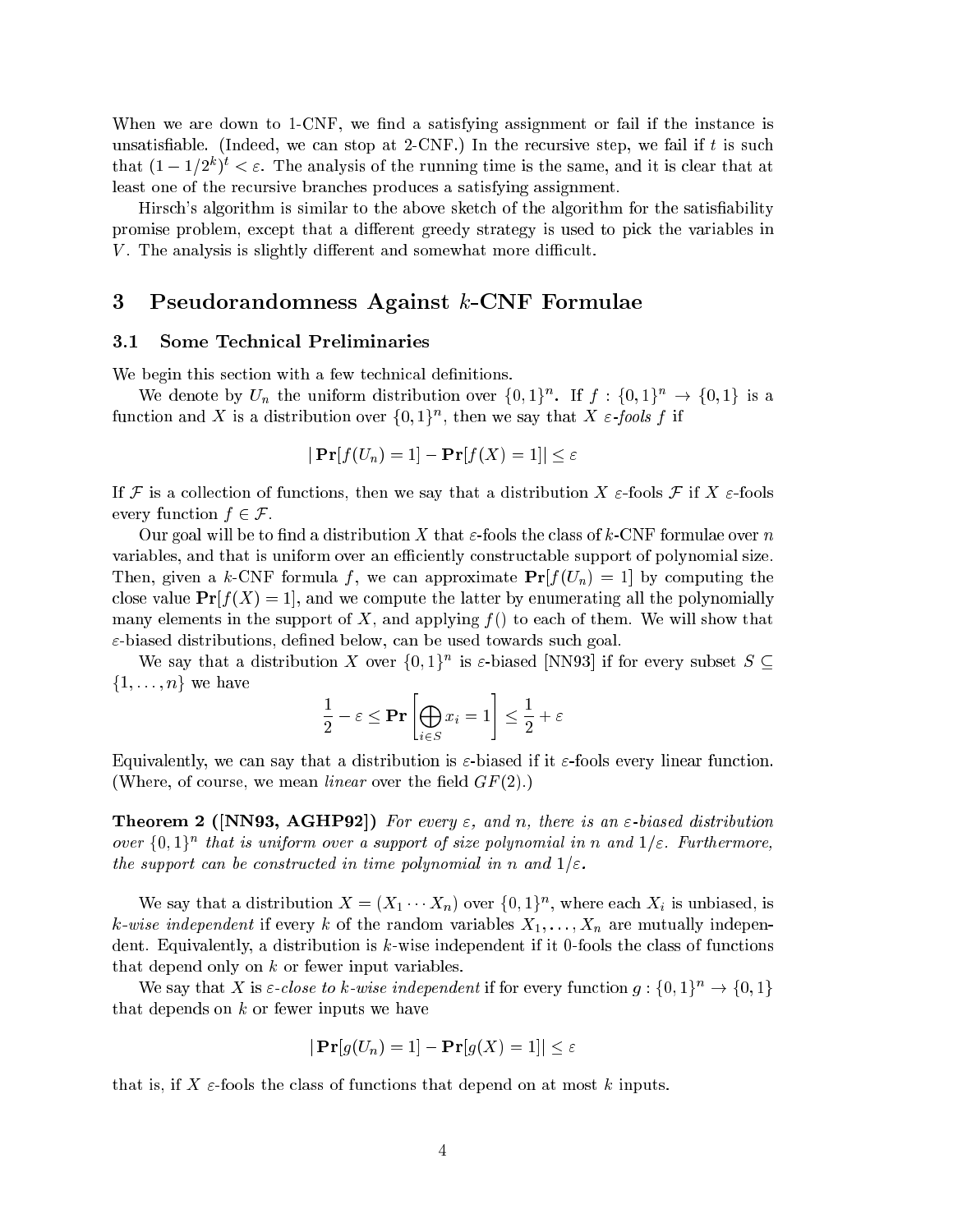We say that X is  $\varepsilon$ -close to k-wise independent in  $\ell_{\infty}$  norm if for every  $t \leq k$ , for every t indices  $i_1, \ldots, i_t$  in  $\{1, \ldots, n\}$  and for every t values  $a_1, \ldots, a_t \in \{0, 1\}$  we have

$$
\frac{1}{2^t} - \varepsilon \le \mathbf{Pr}[X_{i_1} = a_1 \wedge \dots \wedge X_{i_t} = a_t] \le \frac{1}{2^t} + \varepsilon
$$

that is, if X  $\varepsilon$ -fools the class of functions that can be expressed as checking that a subset of at most  $k$  bits of the input equals a particular sequence of values.

The following onne
tion between the notions that we have des
ribed is well known.

**Lemma 3** Let X be an  $\varepsilon$ -biased distribution over  $\{0,1\}^n$ . Then, for every k, X is  $\varepsilon \cdot 2^{k/2}$ close to k-wise independent, and also  $2\varepsilon$ -close to k-wise independent in  $\ell_{\infty}$  norm.

#### 3.2  $\varepsilon$ -Biased Distribution and k-CNF Fomulae

The main result of this se
tion is the following theorem.

**Theorem 4** There are functions  $t(k,\varepsilon) = O(k + 2^k + \log(1/\varepsilon))$  and  $\delta(k,\varepsilon) =$  $1/2^{\mathcal{O}(\kappa^2+ \log(1/\epsilon))}$  such that the following happens.

Let  $f: \{0,1\}^n \rightarrow \{0,1\}$  be a function defined by a k-CNF formula and let X be a aistribution over  $\{0,1\}^n$  that is  $o(\kappa,\varepsilon)$ -close to  $\iota(\kappa,\varepsilon)$ -wise independent in  $\iota_\infty$  norm. Then  $X \in$ -fools f.

The application of Theorem 4 to  $\varepsilon$ -biased distributions is immediate.

**Corollary 5** There is a function  $\delta'(k,\varepsilon) = 1/2^{\mathcal{O}(k \cdot 2^{\alpha} \cdot \log(1/\varepsilon))}$  such that if X is a  $\delta'(k,\varepsilon)$ . biased distributions, then  $X \in$ -fools every function computed by a k-CNF formula.

The rest of this section is devoted to the proof of Theorem 4.

Let  $f: \{0,1\}^n \to \{0,1\}$  be a function defined by a k-CNF formula  $\varphi$  over variables  $x_1, \ldots, x_n$ , and consider a *decision tree* over the variables  $x_1, \ldots, x_n$ . Every leaf of the decision tree (indeed, every node of the decision tree) defines a *restriction*, that is, an assignment to a subset of the variables  $x_1, \ldots, x_n$ . If a leaf v is at distance t from the root, then it defines an assignment to  $t$  variables; if we pick a random assignment and then apply the decision tree to it, there is a probability  $1/Z^*$  that we reach the leaf  $v$ . In general, for a vertex v at distance  $\iota$  from the root we define the probability of v to be 1/2, and for a set of vertices such that none of them is an ancestor of any other we define the probability of the set as the sum of the probabilities of the individual verti
es.

**Lemma 6** Let  $f : \{0,1\}^n \to \{0,1\}$  be the function defined by a k-CNF formula  $\varphi$  and  $\varepsilon$   $>$  0. Let to be an integer such that  $(1=1/2^{\circ})^{\circ} \leq \varepsilon$ . Then there is a decision tree of depth at most  $tk$  such that: either  $(i)$  all the leaves define restrictions relative to which  $f$ is a constant, or (ii) all the leaves, except possibly a set of probability at most  $\varepsilon$ , define restrictions relative to which  $\varphi$  becomes a  $(k-1)$ -CNF.

PROOF: We apply Lemma 1 to  $\varphi$  with parameter t. Then we either find t clauses over disjoint variables or  $k(t-1)$  variables that hit all the clauses.

In the former case, consider the decision tree that reads all the  $\leq kt$  variables that occur in the t clauses. All but an  $\varepsilon$  fraction of the leafs of the decision tree correspond to restrictions relative to which  $\varphi$  is zero, and, in particular, is constant.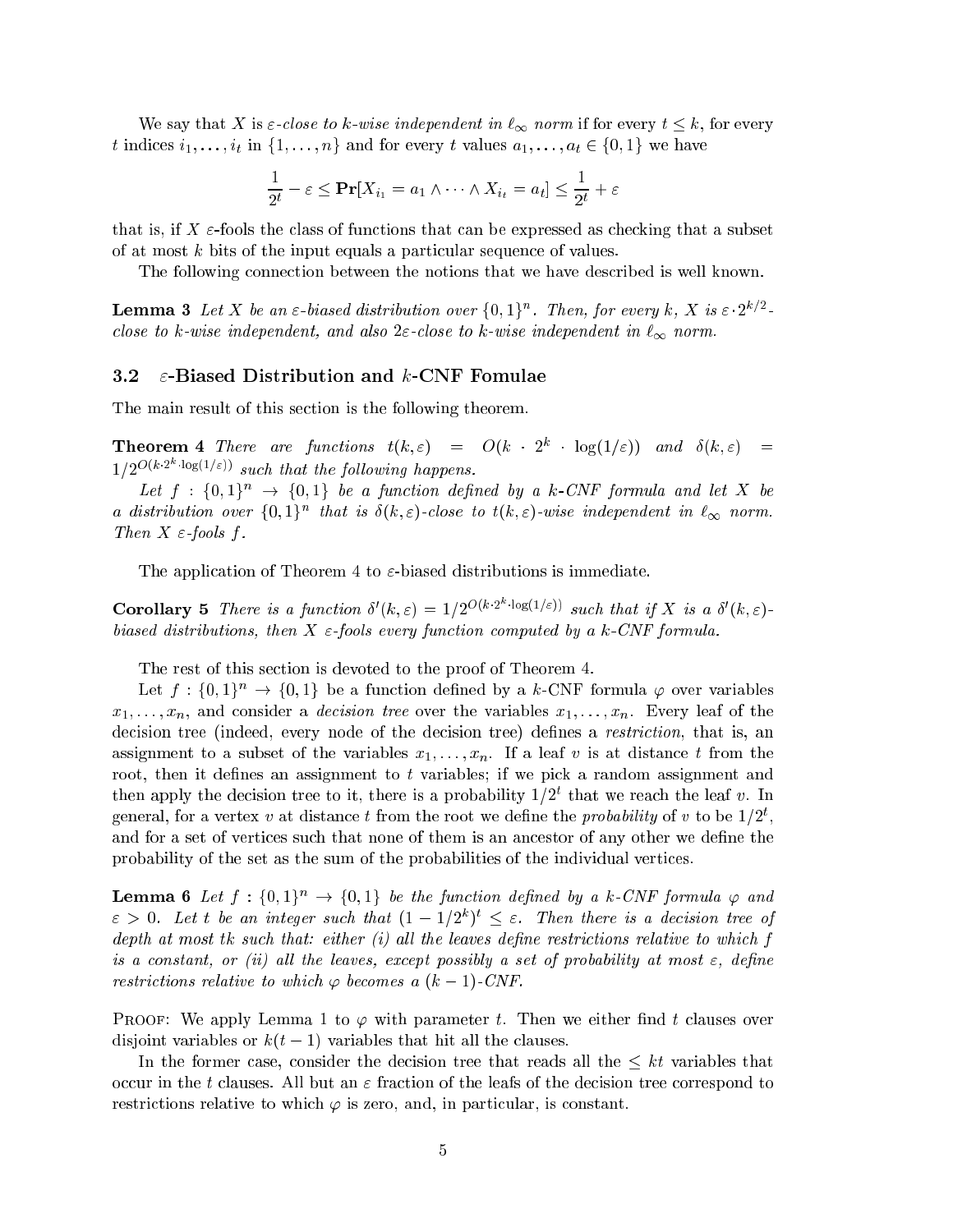In the latter case, consider the decision tree that reads all the  $\leq kt$  variables returned by the algorithm. All the leafes of the decision tree correspond to restrictions relative to which  $\varphi$  is a  $(k-1)$ -CNF.

We now compose the construction.

**Lemma 7** There is a function  $t(k,\varepsilon) = O(k2^{\kappa} \ln(1/\varepsilon))$  such that for every  $f: \{0,1\}^n \to$  $\{0, 1\}$  defined by a k-CNF formula and for every  $\varepsilon > 0$  there is a decision tree of depth at most  $t(k, \varepsilon)$  such that all the leaves, except possibly a subset of probability  $\varepsilon$ , correspond to a restriction relative to which f is a constant.

**PROOF:** We prove the theorem by induction. Lemma 6 proves the theorem for  $k = 1$  and  $t(1, \varepsilon) = \log_2 1/\varepsilon$ . For general k, start by constructing the decision tree for f as in Lemma 6. If all but an  $\varepsilon$  fraction of the leaves of the tree make f become a constant, then we are done. Otherwise, every leaf of the tree defines a restriction relative to which  $f$  is a  $(k-1)$ -CNF, and we can apply the induction hypothesis to get decision trees for each of these  $(k-1)$ -CNF.

This argument proves the theorem for every function  $t()$  that satisfies  $t(1, \varepsilon) = \log_2 1/\varepsilon$ and  $t(k, \varepsilon) > \kappa$  introduce  $\kappa = 1, \varepsilon$ ). In particular, the theorem is true for  $t(k, \varepsilon) =$  $2k2^k \ln(1/\varepsilon)$ .  $\Box$ ln(1="). <sup>2</sup>

To prove Theorem 4 we now only need the following simple last step, whi
h is well known.

**Lemma 8** Let  $f: \{0,1\}^n \rightarrow \{0,1\}$  be a function and T be a decision tree of depth t such that all but an  $\varepsilon$  fraction of the leaves of T define a restriction relative to which f is a constant. Let X be a distribution that is  $\delta$ -close to t-wise independent in  $\ell_{\infty}$  norm. Then

$$
|\Pr[f(U_n) = 1] - \Pr[f(X) = 1]| \le \varepsilon + \delta \cdot 2^t
$$

PROOF: We may assume withouth loss of generality that T has Z leaves, all at distance t from the root. (Otherwise, from leaves that are closer to the root, we read additional variables until we reach distance  $t$ . This does not change the properties of  $T$  assumed in the Lemma.) Let S be the set of leaves of T that define a restriction relative to which  $f$ is the onstant 1. Then we have

$$
\mathbf{Pr}[f(U_n) = 1] \le \frac{|S|}{2^t} + \varepsilon
$$

If we sample an assignment according to  $X$ , we see that for each leaf of  $T$  there is a probability at least  $1/2^t - \delta$  that the assignment is consistent with the leaf. In each of these event,  $f$  evaluates to one and, moreover, all these events are disjoint. We deduce

$$
\Pr[f(X) = 1] \ge \frac{|Z|}{2^t} - \delta \cdot |Z|
$$

and

$$
\mathbf{Pr}[f(U_n) = 1] - \mathbf{Pr}[f(X) = 1] \le \varepsilon + \delta \cdot 2^t
$$

Similarly, we an prove

$$
\mathbf{Pr}[f(X) = 1] - \mathbf{Pr}[f(U_n) = 1] \le \varepsilon + \delta \cdot 2
$$

 $\Box$ 

Ajtai and Wigderson  $[AW89]$  prove a result that is similar to Lemma 7 but that has a weaker application to  $\varepsilon$ -biased distributions.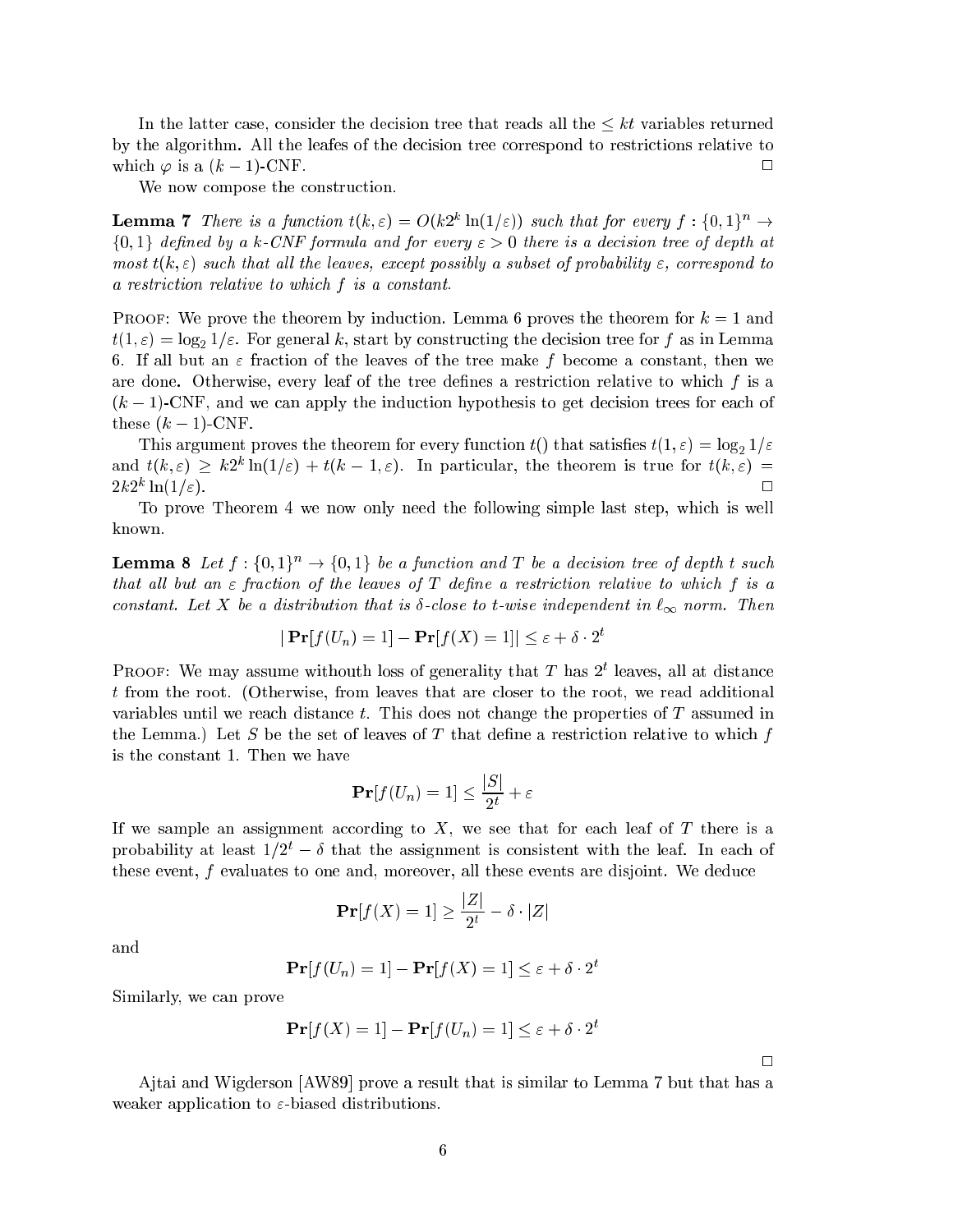**Theorem 9 ([AW89])** There is a constant  $\varepsilon > 0$  and a function  $t(k) = k^{O(k^2)}$  such that the following is true. For every  $k$ -CNF function f there is a subset V of  $t(k)$  variables of f such that, if we pick at random a restriction to the variables in  $V$ , there is a probability at least  $1 - \varepsilon$  that f is a constant relative to the restriction.

Our result, like the result of Ajtai and Wigderson, defines a distribution over restrictions such that with high probability the resulting restriction makes f constant. In our proof, the restriction assigns values to  $O(k2^+)$  variables, in the result of Ajtai and Wigderson the restriction assigns values to  $k^{\mathcal{O}(\kappa)}$ 

## 4 Perspe
tive

The current body of work on derandomization (see [Kab02] for a survey) strongly suggests that every problem (in
luding sear
h problems and promise problems) that is solvable probabilisti
ally in polynomial time an also be solved deterministi
ally in polynomial time. It is then a natural resear
h program to look for deterministi polynomial time algorithms for all the interesting problems for whi
h only probabilisti polynomial time algorithms are known.

After the discovery of a deterministic polynomial time algorithm for testing primality [AKS02], the most interesting algorithms to derandomize are now the identity test for low-degree polynomials and the approximate ounting algorithms based on the Markov-Chain Monte-Carlo approach. Kabanets and Impagliazzo [KI03] show that derandomizing the polynomial identity test algorithm for general arithmetic circuits implies the proof of circuit lower bounds that may be beyond our current proof techniques. It is not clear whether there are similar inherent difficulties in derandomizing approximate counting algorithms such as, say, the Permanent approximation algorithm of [JSV01].

The problem of approximately ounting the number of satisfying assignments for a given circuit up to a small *additive* error is clearly precisely the same problem as derandomizing every promise-BPP problem. (In particular, such an approximate counting algorithm would imply that  $NEXP \nsubseteq P/poly$ .) It seems possible, however, to derandomize at least bounded-depth circuits, and, at the very least, depth-two circuits in polynomial time using current techniques. In this paper we note that a special case of this problem an be solved by a simple divide-andonquer algorithm, without using derandomization te
hniques. We also presented some improvement to the appli
ation of derandomization te
hniques to the problem.

## Referen
es

- [AGHP92] N. Alon, O. Goldreich, J. Håstad, and R. Peralta. Simple constructions of almost k-wise independent random variables. Random Structures and Algo $rithms, 3(3):289-304, 1992.$
- [AKS02] Manindra Agrawal, Neeraj Kayal, and Nitin Saxena. PRIMES is in P. Manuscript, 2002.
- [AW89] Miklos Ajtai and Avi Wigderson. Deterministic simulation of probabilistic constand-depth circuits. Advances in Computing Research - Randomness and Computation, 5:199-223, 1989. Preliminary version in Proc. of FOCS'85.